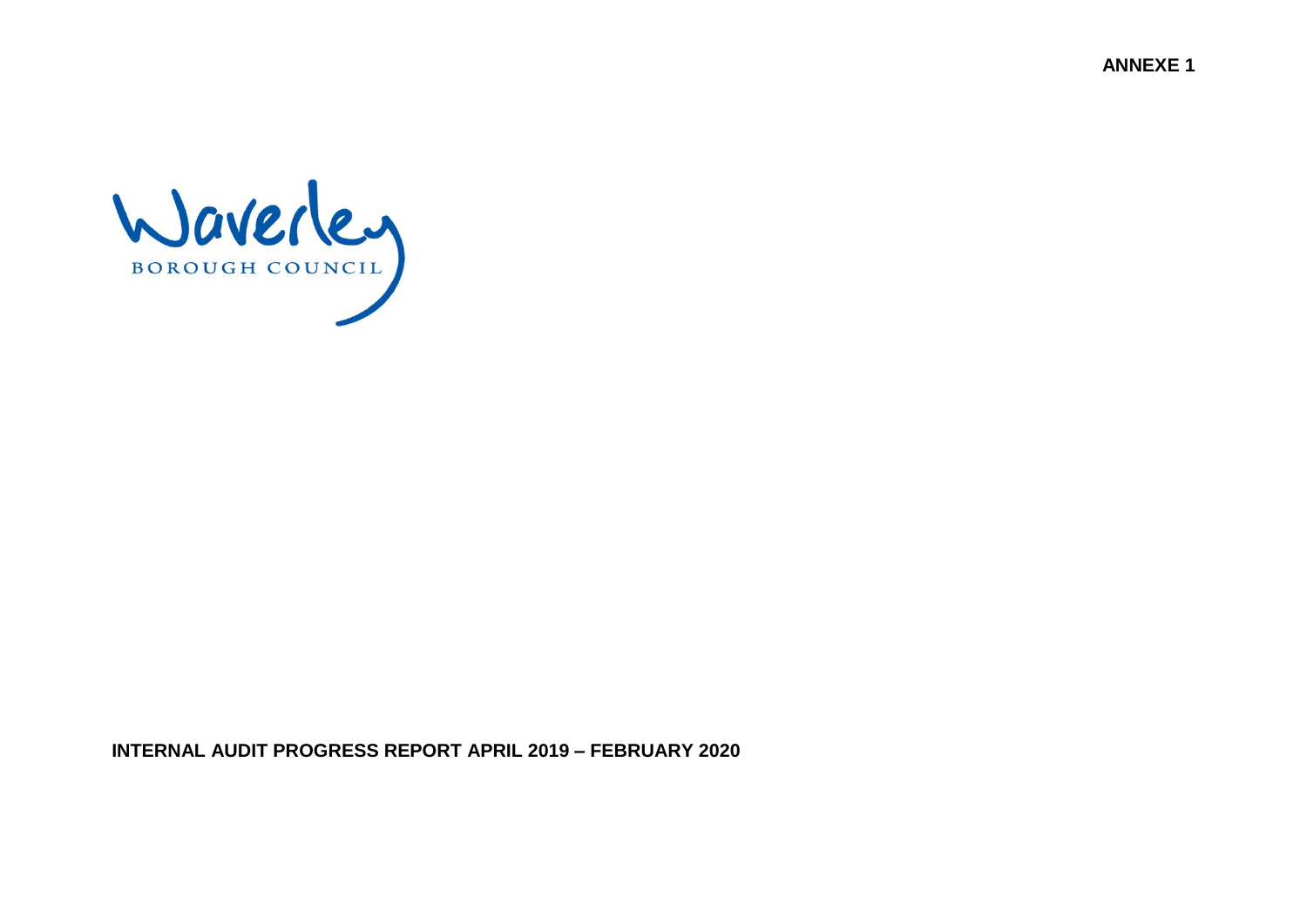**Contents:**

| $\mathbf 1$ . | <b>Role of Internal Audit</b>         | 3  |
|---------------|---------------------------------------|----|
| 2.            | <b>Purpose of report</b>              | 4  |
| 3.            | <b>Performance Dashboard</b>          | 5  |
| 4.            | Analysis of 'Completed' audit reviews |    |
| 5.            | <b>Planning and resourcing</b>        | 9  |
| 6.            | <b>Rolling work programme</b>         | 9  |
| 7.            | <b>Adjustments to the Plan</b>        | 14 |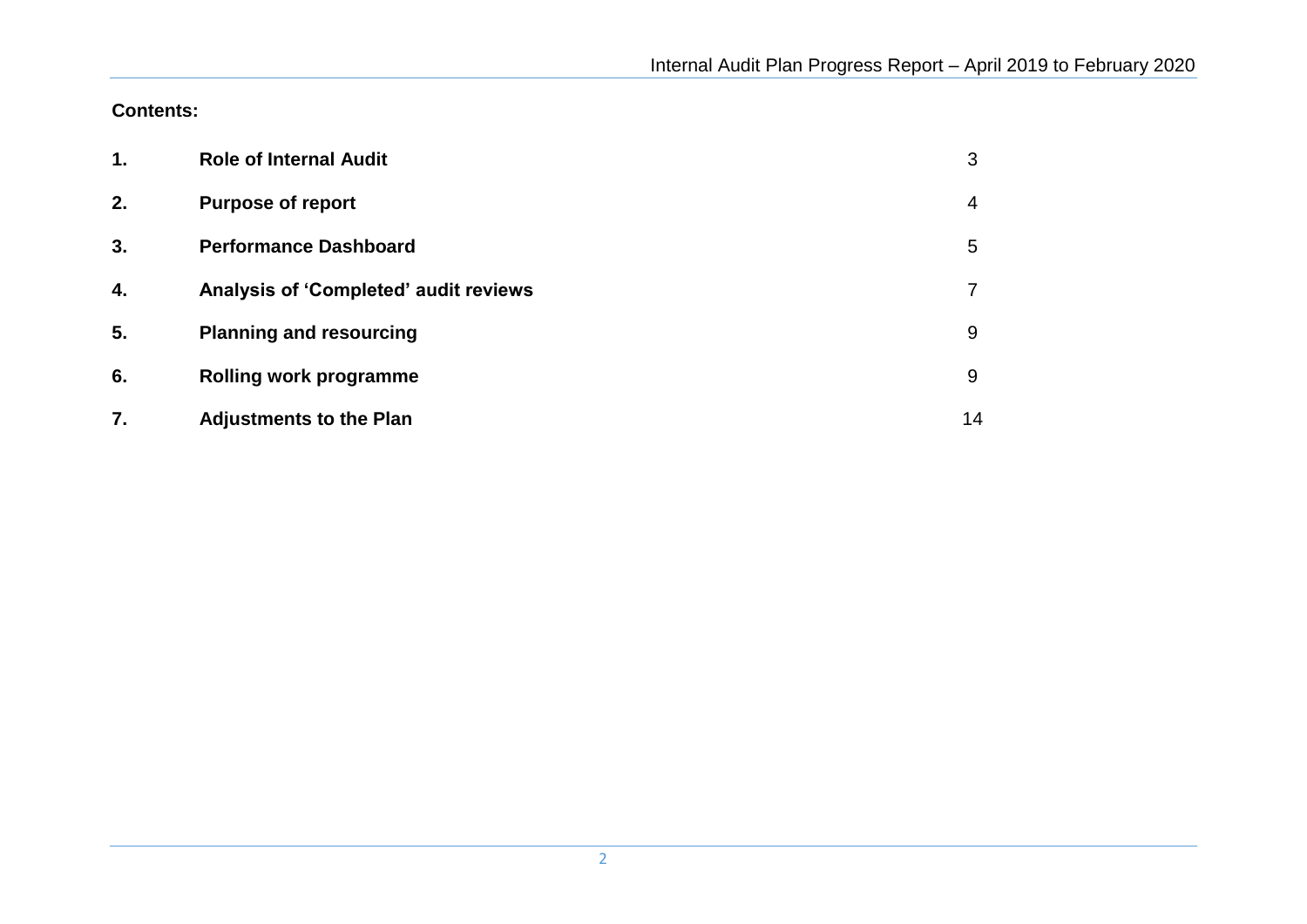### **1. Role of Internal Audit**

The requirement for an internal audit function in local government is detailed within the Accounts and Audit (England) Regulations 2015, which states that a relevant body must:

*'Undertake an effective internal audit to evaluate the effectiveness of its risk management, control and governance processes, taking into account public sector internal auditing standards or guidance.'* 

The standards for 'proper practices' are laid down in the Public Sector Internal Audit Standards [the Standards – updated 2017].

The role of internal audit is best summarised through its definition within the Standards, as an:

*'Independent, objective assurance and consulting activity designed to add value and improve an organisations' operations. It helps an organisation accomplish its objectives by bringing a systematic, disciplined approach to evaluate and improve the effectiveness of risk management, control and governance processes'***.** 

The Council is responsible for establishing and maintaining appropriate risk management processes, control systems, accounting records and governance arrangements. Internal audit plays a vital role in advising the Council that these arrangements are in place and operating effectively.

The Council's response to internal audit activity should lead to the strengthening of the control environment and, therefore, contribute to the achievement of the organisations' objectives.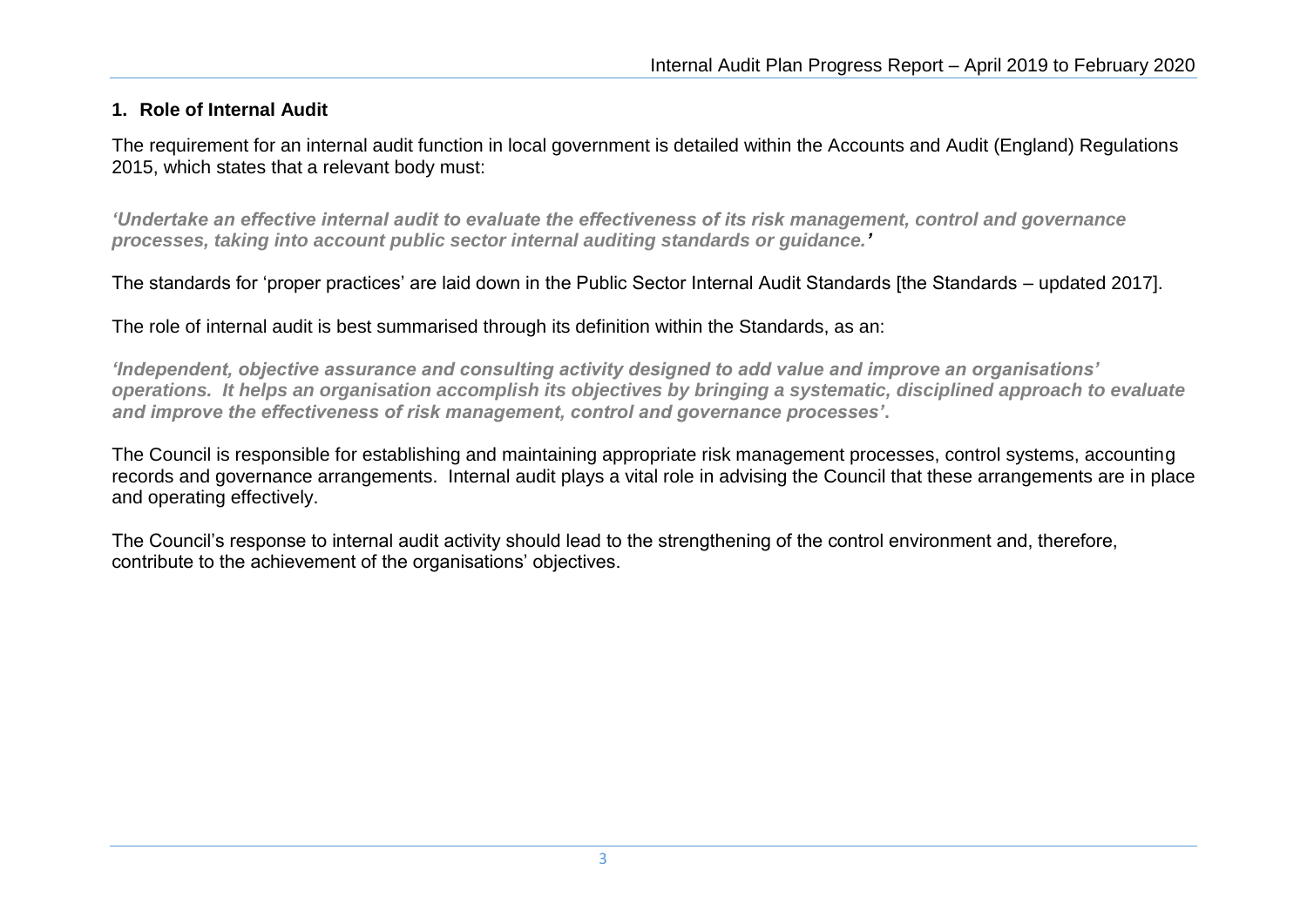### **2. Purpose of report**

In accordance with proper internal audit practices (Public Sector Internal Audit Standards), and the Internal Audit Charter the Chief Audit Executive is required to provide a written status report to 'Senior Management' and 'the Board', summarising:

- The status of 'live' internal audit reports;
- an update on progress against the annual audit plan;
- a summary of internal audit performance, planning and resourcing issues; and
- a summary of significant issues that impact on the Internal Audit Manager's annual opinion.

Internal audit reviews culminate in an opinion on the assurance that can be placed on the effectiveness of the framework of risk management, control and governance designed to support the achievement of management objectives of the service area under review. Assurance opinions are categorised as follows:

- **Substantial** A sound framework of internal control is in place and is operating effectively. No risks to the achievement of system objectives have been identified.
- **Adequate** Basically a sound framework of internal control with opportunities to improve controls and / or compliance with the control framework. No significant risks to the achievement of system objectives have been identified.
- **Limited** Significant weakness identified in the framework of internal control and / or compliance with the control framework which could place the achievement of system objectives at risk.
- **No** Fundamental weakness identified in the framework of internal control or the framework is ineffective or absent with significant risks to the achievement of system objectives.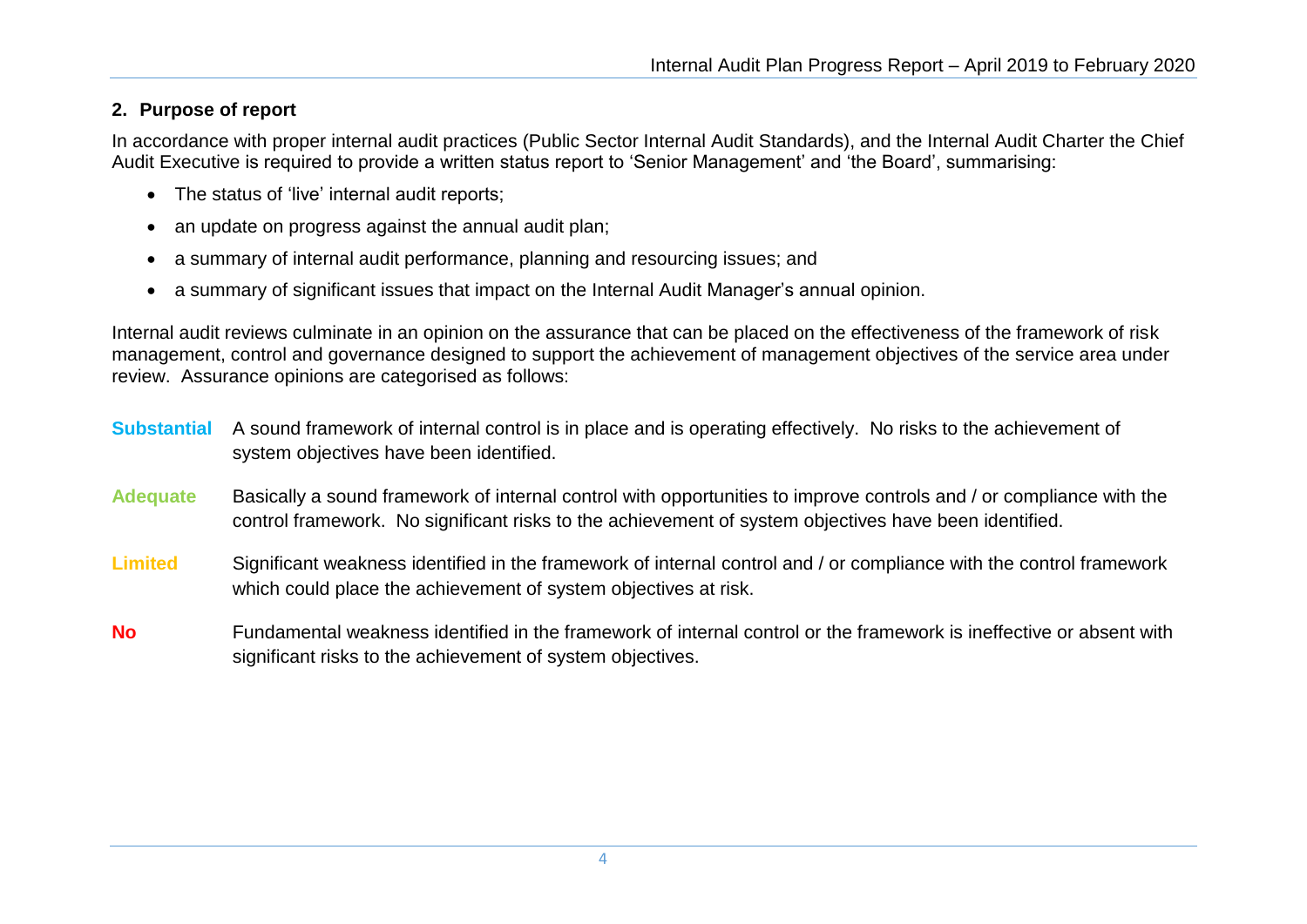## **3. Performance dashboard**



| <b>Compliance with Public Sector Internal Audit Standards</b>                              |
|--------------------------------------------------------------------------------------------|
| An 'External Quality Assessment' of the Southern Internal Audit Partnership was undertaken |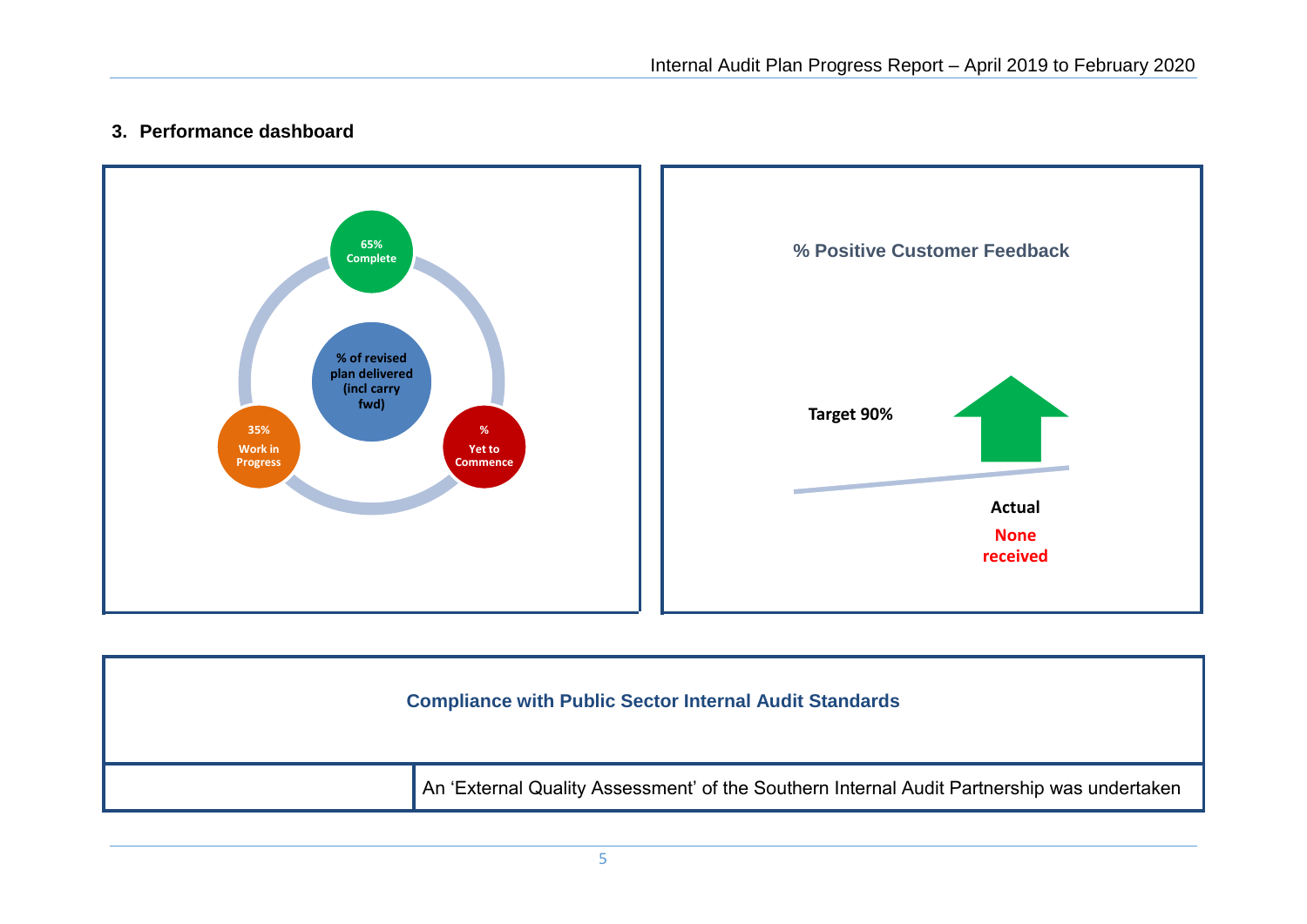| by the Institute of Internal Auditors (IIA) in September 2015. The report concluded:                                                                                                                                                                                                             |
|--------------------------------------------------------------------------------------------------------------------------------------------------------------------------------------------------------------------------------------------------------------------------------------------------|
| 'It is our view that the Southern Internal Audit Partnership 'generally conforms' to all of the<br>principles contained within the International Professional Practice Framework (IPPF); Public<br>Sector Internal Audit Standards (PSIAS); and the Local Government Application Note<br>(LGAN). |
| In accordance with PSIAS, a further self assessment was completed in April 2018 concluding<br>that the Southern Internal Audit Partnership continues to comply with all aspects of the IPPF,<br>PSIAS and LGAN.                                                                                  |

**4. Analysis of 'Completed' audit plan reviews**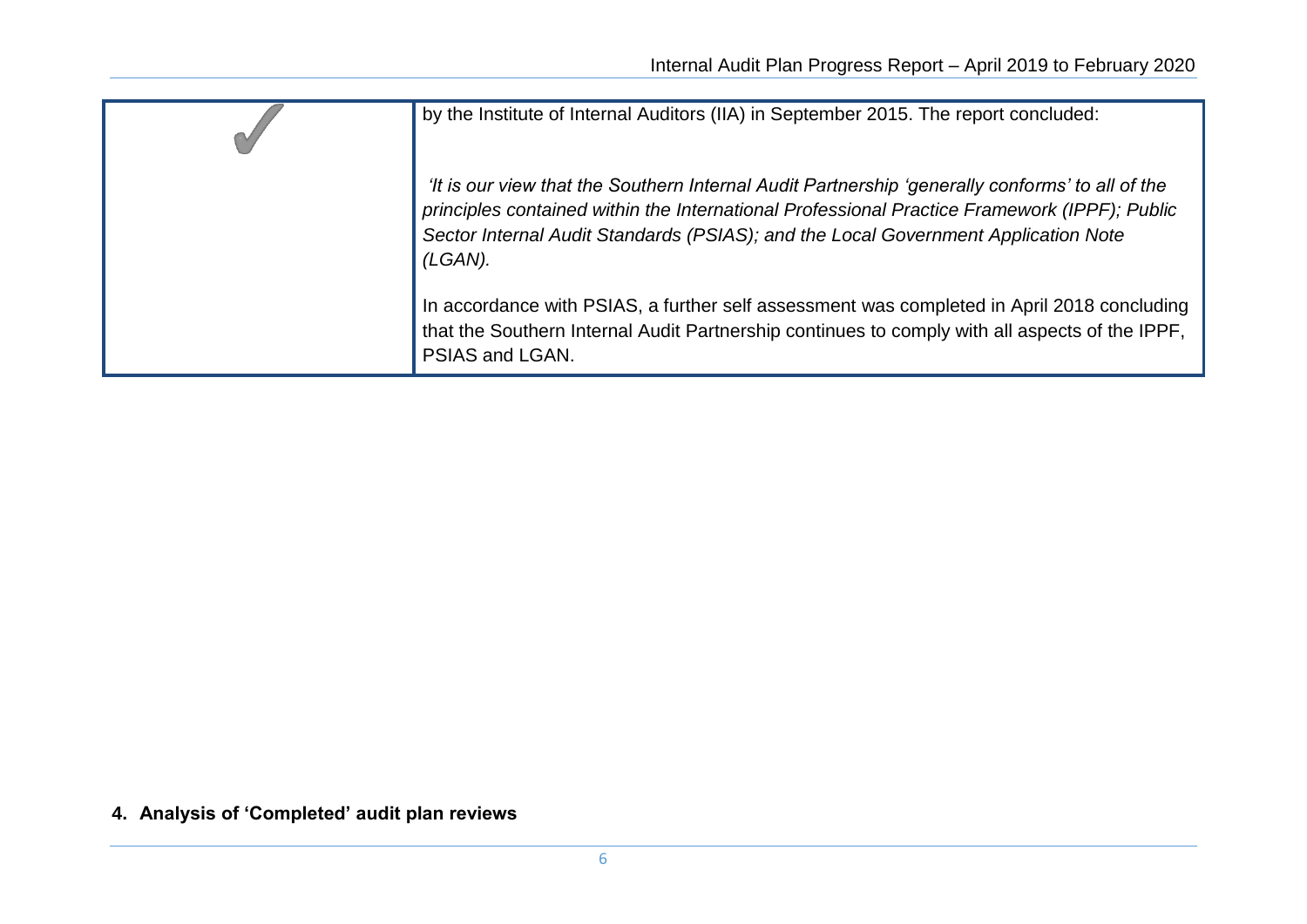| <b>Audit Review</b>                            | <b>Report</b><br><b>Date</b> | <b>Audit</b><br><b>Sponsor</b> | <b>Assurance</b><br><b>Opinion</b> | <b>Management Actions</b>                |                                   |                                 |                          |   |                 |   |
|------------------------------------------------|------------------------------|--------------------------------|------------------------------------|------------------------------------------|-----------------------------------|---------------------------------|--------------------------|---|-----------------|---|
|                                                |                              |                                |                                    | <b>Total</b><br>Rec's<br><b>Reported</b> | <b>Not</b><br><b>Acce</b><br>pted | <b>Not</b><br>Yet<br><b>Due</b> | <b>Complete</b>          |   | <b>Overdue</b>  |   |
|                                                |                              |                                |                                    |                                          |                                   |                                 |                          |   | <b>Priority</b> |   |
|                                                |                              |                                |                                    |                                          |                                   |                                 |                          | L | M               | H |
| <b>Planning Service VFM Review</b>             | 18/07/2019                   | HOP&ED                         | Advisory                           | N/A                                      |                                   |                                 |                          |   |                 |   |
| <b>Payroll Accuracy Report</b>                 | 02/08/2019                   | HOP&G                          | Advisory                           | 5                                        |                                   | $\mathbf{1}$                    | $\overline{\mathcal{A}}$ |   |                 |   |
| Management of water safety<br>(Legionella)     | 08/08/2019                   | <b>HOHO</b>                    | Adequate                           | $\overline{2}$                           | $\overline{0}$                    | $\mathbf 1$                     | $\mathbf{1}$             |   |                 |   |
| <b>Gas Safety Checks</b>                       | 08/08/2019                   | <b>HOHO</b>                    | Substantial                        | $\mathbf 0$                              | 0                                 | $\overline{0}$                  | $\mathbf 0$              |   |                 |   |
| Management of Asbestos                         | 08/08/2019                   | <b>HOHO</b>                    | Limited                            | 9                                        | $\overline{0}$                    | $\mathbf{1}$                    | 8                        |   |                 |   |
| Reconciliations                                | 06/09/2019                   | <b>HOFP</b>                    | Adequate                           | 10                                       | $\overline{0}$                    | $\overline{2}$                  | 8                        |   |                 |   |
| Responsive repairs and voids -<br>new contract | 29/10/2019                   | <b>HOHO</b>                    | Adequate                           | $\mathbf 1$                              | $\overline{0}$                    | $\mathbf{1}$                    | $\mathbf 0$              |   |                 |   |
| <b>Borough Hall</b>                            | 14/01/2020                   | <b>HOCS</b><br>&SP             | Adequate                           | 12(1)                                    | 0                                 | $\overline{7}$                  | 5                        |   |                 |   |
| <b>Planning Enforcement</b>                    | 22/01/2020                   | HOP&ED                         | Adequate                           | 4(0)                                     | 0(0)                              | 3(0)                            | 1(0)                     |   |                 |   |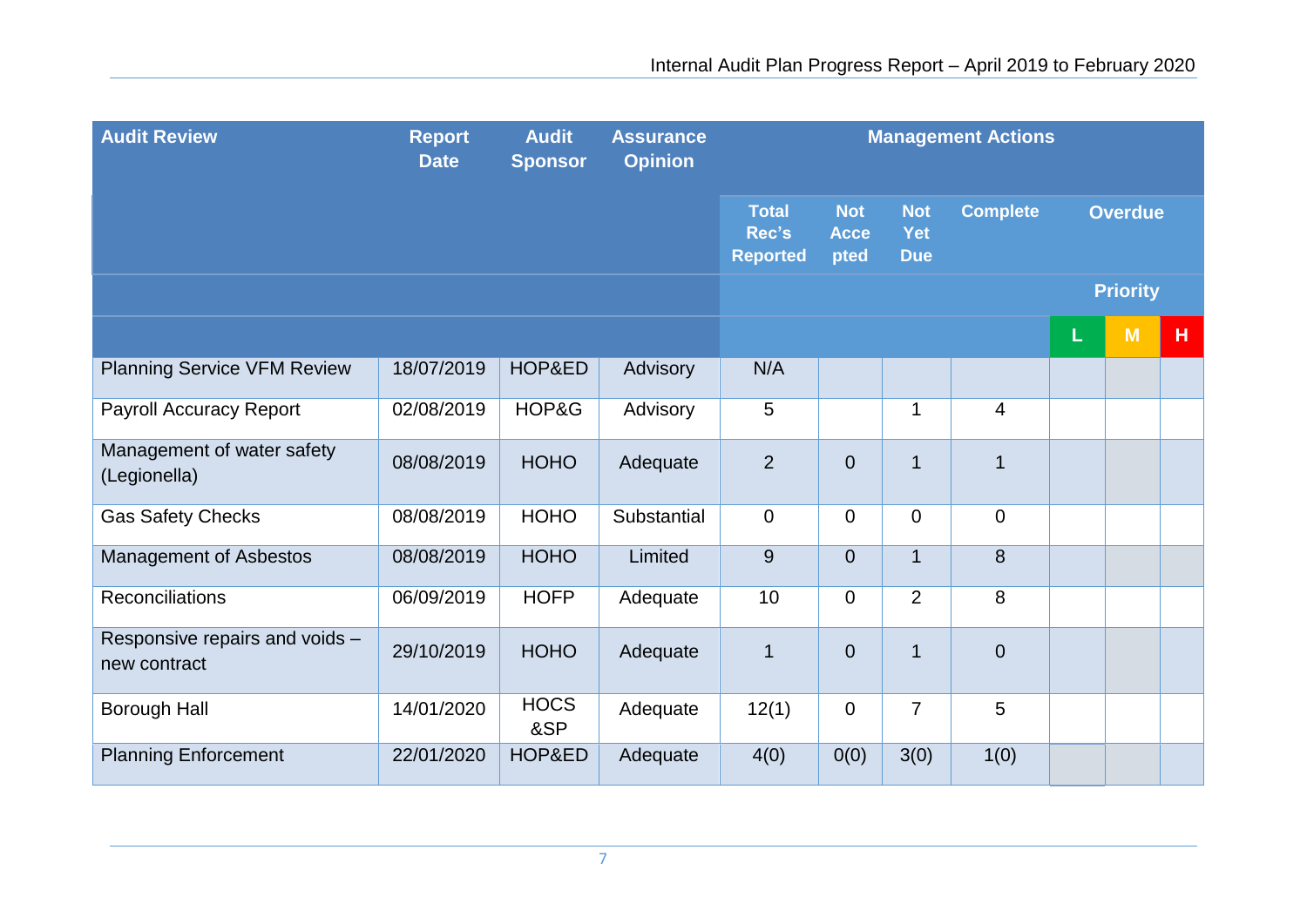| <b>Audit Review</b> | <b>Report</b><br><b>Date</b> | <b>Audit</b><br><b>Sponsor</b> | <b>Assurance</b><br><b>Opinion</b> | <b>Management Actions</b>                |                                   |                                        |                 |   |                 |   |
|---------------------|------------------------------|--------------------------------|------------------------------------|------------------------------------------|-----------------------------------|----------------------------------------|-----------------|---|-----------------|---|
|                     |                              |                                |                                    | <b>Total</b><br>Rec's<br><b>Reported</b> | <b>Not</b><br><b>Acce</b><br>pted | <b>Not</b><br><b>Yet</b><br><b>Due</b> | <b>Complete</b> |   | <b>Overdue</b>  |   |
|                     |                              |                                |                                    |                                          |                                   |                                        |                 |   | <b>Priority</b> |   |
|                     |                              |                                |                                    |                                          |                                   |                                        |                 | L | M               | н |
| Vending Machine     | 24/01/2020                   | <b>HOBT</b>                    | Advisory                           | 13(6)                                    | 0(0)                              |                                        | 1(1)            |   | 7               | 5 |

|                    |                                                             |                         | <b>Audit Sponsor</b>                                                       |
|--------------------|-------------------------------------------------------------|-------------------------|----------------------------------------------------------------------------|
| HOF&P              | <b>Head of Finance and Property - Peter Vickers</b>         | <b>HOBT</b>             | <b>Head of Business Transformation - David Allum</b>                       |
| HOP&G              | <b>Head of Policy and Governance - Robin</b><br>Taylor      | <b>HOHO</b>             | <b>Head of Housing Operations - Hugh Wagstaff</b>                          |
| HOCS&<br><b>SP</b> | <b>Head of Commercial Services - Kelvin Mills</b>           | <b>HOHD&amp;C</b>       | <b>Head of Housing Delivery &amp; Communities - Andrew</b><br><b>Smith</b> |
| <b>HOES</b>        | <b>Head of Environmental Services - Richard</b><br>Homewood | HOP&ED                  | Head of Planning and Economic Development - Zac<br><b>Ellwood</b>          |
| <b>CEO</b>         | <b>Chief Executive - Tom Horwood</b>                        | <b>SD</b><br>Director/s | Strategic Directors - Graeme Clark/Annie Righton                           |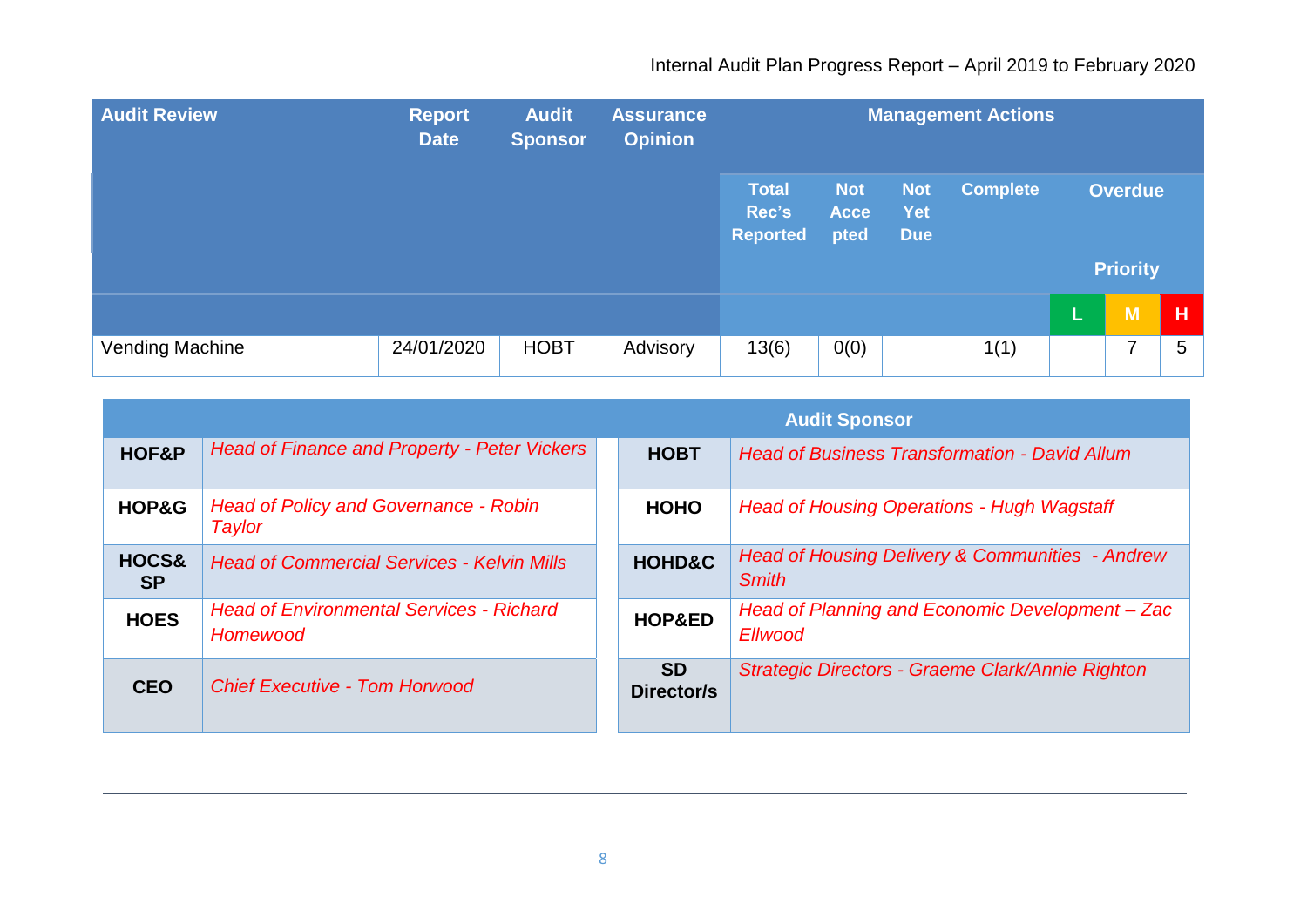## **5. Planning & Resourcing**

The internal audit plan for 2019-20 was approved by the Audit Committee in March 2019.

The audit plan remains fluid to provide a responsive service that reacts to the changing needs of the Council. Section 8 details the reviews that have been added to the original plan approved in March 2019. Progress against the plan is detailed below in section 6 for those reviews not already included in Para 4 above.

#### **6. Rolling Work Programme**

| IT programme / Audit<br><b>Review</b>                            | <b>Audit</b><br><b>Sponsor</b> | <b>Risk</b> | <b>Days</b> | Qtr.           | <b>Scoping</b> | <b>Audit</b><br><b>Outline</b><br><b>Issued</b> | <b>Fieldwork</b> | <b>Draft</b><br><b>Report</b><br><b>Issued</b> | <b>Final</b><br><b>Report</b><br><b>Issued</b> | <b>Assurance</b><br><b>Opinion</b> | <b>Comment</b> |
|------------------------------------------------------------------|--------------------------------|-------------|-------------|----------------|----------------|-------------------------------------------------|------------------|------------------------------------------------|------------------------------------------------|------------------------------------|----------------|
| *Recovery of debts<br>(including Write Offs)<br>(SIAP)           | HOF&P                          | H           | 7.00        | Q3             | $\checkmark$   | $\checkmark$                                    | $\checkmark$     | $\checkmark$                                   |                                                |                                    |                |
| <b>**Accounts Payable</b><br>(SIAP)                              | HOF&P                          | H           | 10.00       | Q <sub>4</sub> | $\checkmark$   | $\checkmark$                                    | $\checkmark$     | $\checkmark$                                   |                                                | Adequate                           |                |
| <b>Reconciliations(IA)</b>                                       | HOF&P                          | H           | 7.00        | Q2             | $\checkmark$   | $\checkmark$                                    | $\checkmark$     | $\sqrt{}$                                      | $\checkmark$                                   | Adequate                           |                |
| <i>**</i> Construction<br><b>Industry Scheme</b><br>(CIS) (SIAP) | HOF&P                          | H           | 7.00        | Q <sub>4</sub> | $\checkmark$   | $\checkmark$                                    |                  |                                                |                                                |                                    |                |
| *IT Fraud Risk<br><b>Assessment (SIAP)</b>                       | <b>HOBT</b>                    | <b>SR</b>   | 5.00        | Q3             | $\checkmark$   | $\checkmark$                                    | $\checkmark$     | $\checkmark$                                   |                                                | Advisory                           |                |
| *Firewalls/Cloud<br><b>Security (SIAP)</b>                       | <b>HOBT</b>                    | H           | 5.00        | Q <sub>4</sub> | $\checkmark$   | $\checkmark$                                    | $\checkmark$     | $\checkmark$                                   |                                                | Limited                            |                |
| *Agresso/Orchard<br>Interface (SIAP)                             | HOF&P                          | H           | 7.00        | Q3             | $\checkmark$   | $\checkmark$                                    | $\checkmark$     |                                                |                                                |                                    |                |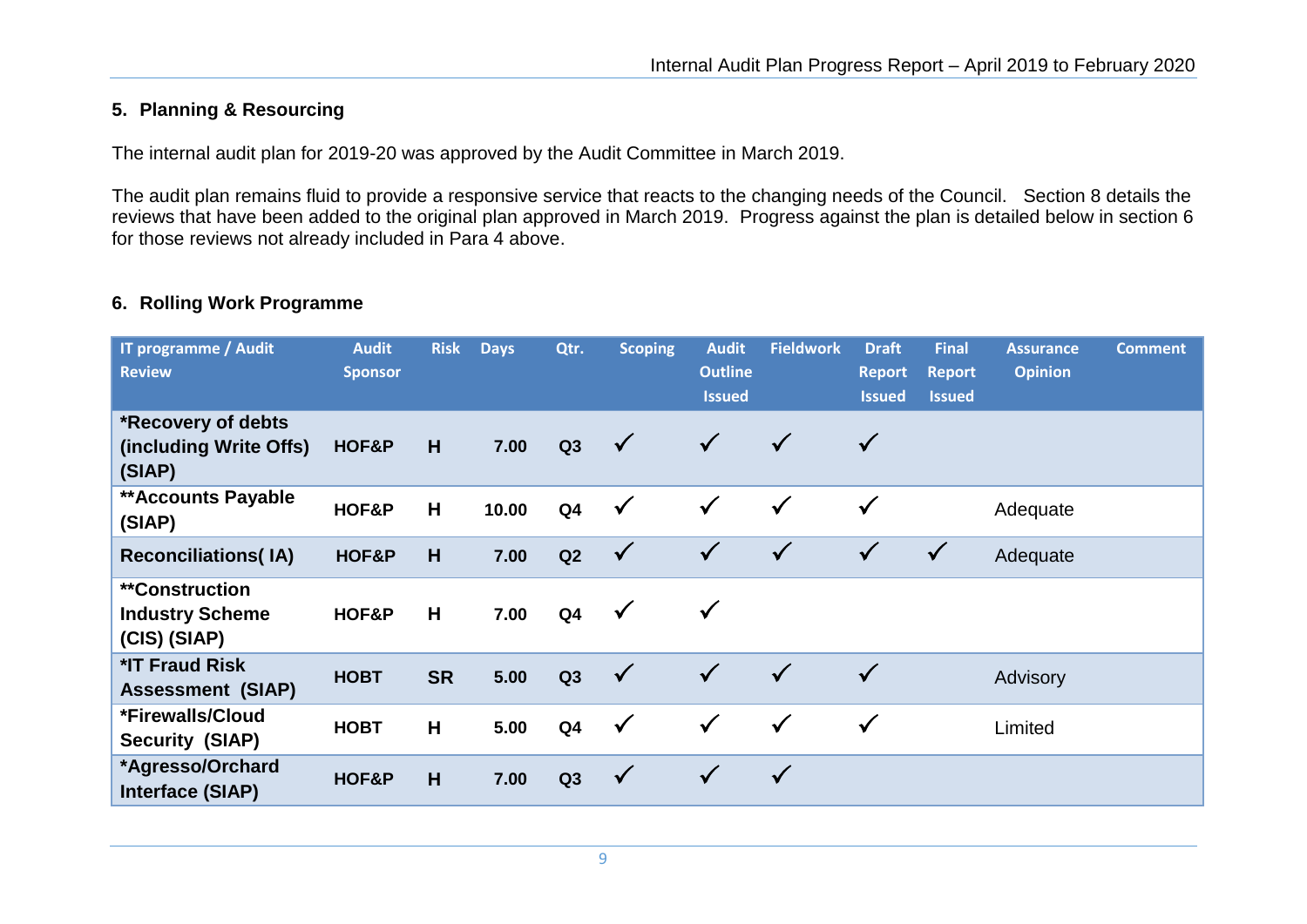| IT programme / Audit<br><b>Review</b>                                                 | <b>Audit</b><br><b>Sponsor</b> | <b>Risk</b> | <b>Days</b> | Qtr.           | <b>Scoping</b> | <b>Audit</b><br><b>Outline</b><br><b>Issued</b> | <b>Fieldwork</b> | <b>Draft</b><br><b>Report</b><br><b>Issued</b> | <b>Final</b><br><b>Report</b><br><b>Issued</b> | <b>Assurance</b><br><b>Opinion</b> | <b>Comment</b>                             |
|---------------------------------------------------------------------------------------|--------------------------------|-------------|-------------|----------------|----------------|-------------------------------------------------|------------------|------------------------------------------------|------------------------------------------------|------------------------------------|--------------------------------------------|
| *Gas Maintenance in<br><b>Waverley Properties</b><br>(SIAP)                           | <b>HOHO</b>                    | H           | 7.00        | Q2             | $\checkmark$   | $\checkmark$                                    |                  | $\checkmark$                                   | $\checkmark$                                   | Substantial                        |                                            |
| *Legionella checks re<br><b>Waverley Property</b><br><b>Ownership (SIAP)</b>          | <b>HOHO</b>                    | H           | 7.00        | Q2             | $\checkmark$   | $\checkmark$                                    | $\checkmark$     | $\checkmark$                                   | $\checkmark$                                   | Adequate                           |                                            |
| *Asbestos Exposure<br>in Waverley<br><b>Properties (HRA and</b><br>GF) (SIAP)         | <b>HOHO</b>                    | H           | 7.00        | Q2             | $\checkmark$   | $\checkmark$                                    | $\checkmark$     | $\checkmark$                                   | $\checkmark$                                   | Limited                            |                                            |
| <b>Air Quality (IA)</b>                                                               | <b>HOES/SD</b>                 | H           | 10.00       | Q <sub>4</sub> | $\checkmark$   | $\checkmark$                                    |                  |                                                |                                                |                                    | Follow up<br>review re<br>action<br>points |
| <b>**Housing Kitchen &amp;</b><br><b>Bathrooms</b><br>Replacement<br>programme (SIAP) | <b>HOHO</b>                    | H           | 10.00       | Q <sub>4</sub> | $\checkmark$   | $\checkmark$                                    |                  |                                                |                                                |                                    |                                            |
| *Responsive repairs<br>and voids - new<br>contract (SIAP)                             | <b>HOHO</b>                    | H           | 15.00       | Q <sub>4</sub> | $\checkmark$   | $\checkmark$                                    | $\checkmark$     | $\checkmark$                                   | $\checkmark$                                   | Adequate                           |                                            |
| <b>Private Sector</b><br>Housing (HMO) (IA)                                           | <b>HOHD&amp;C</b>              | H           | 7.00        | Q3             | $\checkmark$   | $\checkmark$                                    | $\checkmark$     |                                                |                                                |                                    |                                            |
| *Borough Hall (SIAP)                                                                  | <b>HOCS</b>                    | H           | 7.00        | Q2             |                |                                                 |                  |                                                |                                                | Adequate                           |                                            |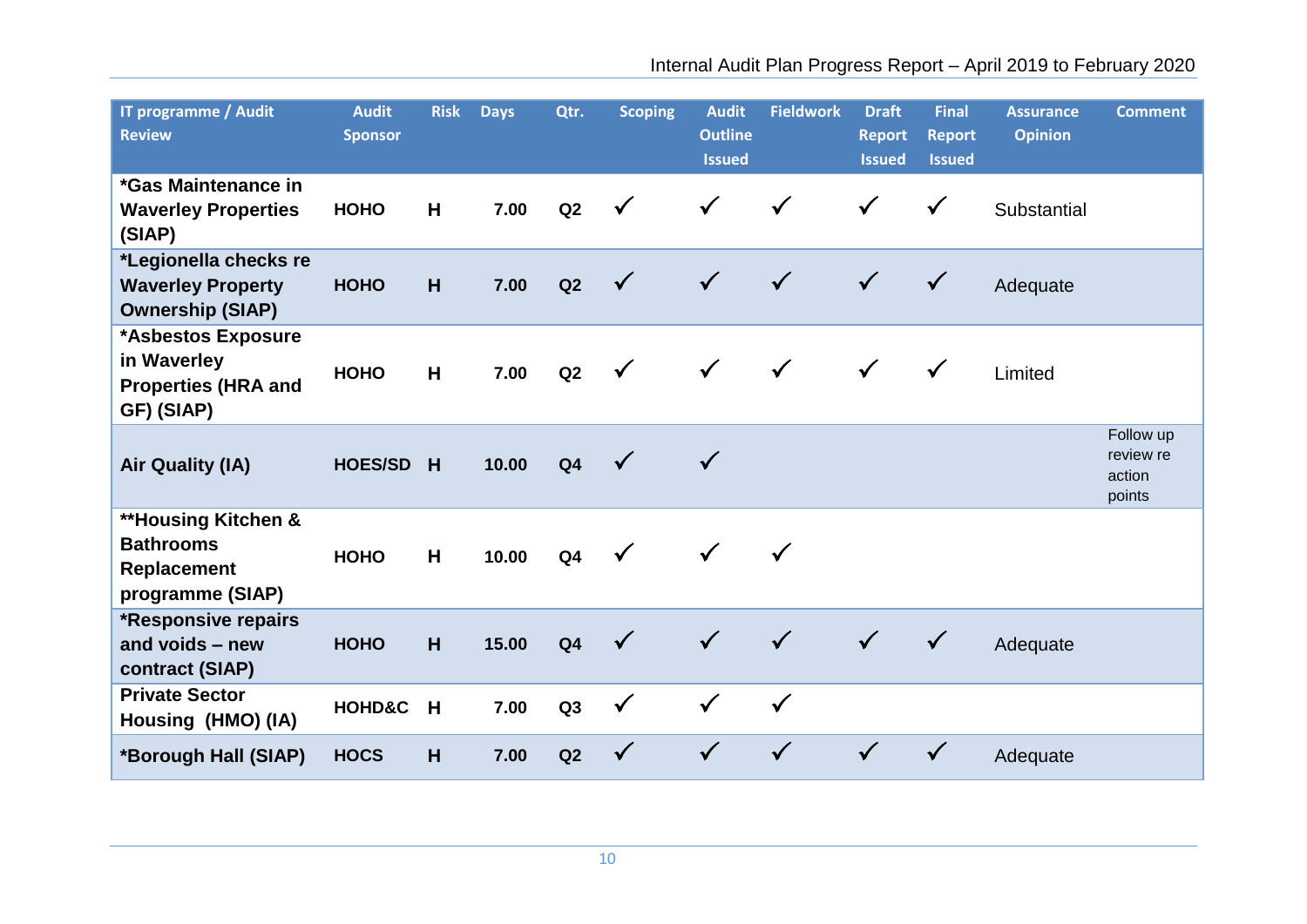| IT programme / Audit<br><b>Review</b>                                                                                                       | <b>Audit</b><br><b>Sponsor</b> | <b>Risk</b> | <b>Days</b> | Qtr.           | <b>Scoping</b> | <b>Audit</b><br><b>Outline</b><br><b>Issued</b> | <b>Fieldwork</b> | <b>Draft</b><br><b>Report</b><br><b>Issued</b> | <b>Final</b><br><b>Report</b><br><b>Issued</b> | <b>Assurance</b><br><b>Opinion</b> | <b>Comment</b> |
|---------------------------------------------------------------------------------------------------------------------------------------------|--------------------------------|-------------|-------------|----------------|----------------|-------------------------------------------------|------------------|------------------------------------------------|------------------------------------------------|------------------------------------|----------------|
| <b>Vending Machines</b><br>(IA)                                                                                                             | <b>HOBT</b>                    | <b>SR</b>   | 7.00        | Q2             | $\checkmark$   | $\checkmark$                                    | $\checkmark$     | $\checkmark$                                   | $\checkmark$                                   | Advisory                           |                |
| <b>Payroll Accuracy (IA)</b>                                                                                                                | <b>SD</b>                      | <b>SR</b>   | 15.00       | Q2             | $\checkmark$   | $\checkmark$                                    | $\checkmark$     | $\checkmark$                                   | $\checkmark$                                   | Advisory                           |                |
| <b>Planning -</b><br><b>Benchmarking</b><br>exercise (IA)                                                                                   | <b>SD</b>                      | <b>SR</b>   | 20.00       | Q <sub>1</sub> | $\checkmark$   | $\checkmark$                                    | $\checkmark$     | $\checkmark$                                   | $\checkmark$                                   | Advisory                           |                |
| *Planning<br><b>Enforcement (SIAP)</b>                                                                                                      | HOP&ED                         | H           | 10.00       | Q3             | $\checkmark$   | $\checkmark$                                    | $\checkmark$     | $\checkmark$                                   | $\checkmark$                                   | Adequate                           |                |
| *Community<br><b>Infrastructure Levy</b><br>(SIAP)                                                                                          | HOP&ED                         | H           | 10.00       | Q <sub>4</sub> | $\checkmark$   | $\checkmark$                                    | $\checkmark$     |                                                |                                                |                                    |                |
| **Management of<br><b>Major Construction</b><br>projects - lessons<br>learned from<br><b>Brightwells and</b><br><b>Memorial Hall (SIAP)</b> | <b>SD</b>                      | H           | 07.00       | Q <sub>4</sub> |                | $\checkmark$                                    |                  |                                                |                                                |                                    |                |
| <b>**Planning Fee</b><br>Income (SIAP)                                                                                                      | <b>SD</b>                      | H           | 17.00       | Q <sub>4</sub> | $\checkmark$   | $\checkmark$                                    |                  |                                                |                                                |                                    |                |
| <b>Total Plan Days</b>                                                                                                                      |                                |             | 204         |                |                |                                                 |                  |                                                |                                                |                                    |                |
| <b>Total Days Delivered</b><br>(Draft Report Stage onwards)                                                                                 |                                |             | 129         |                |                |                                                 |                  |                                                |                                                |                                    |                |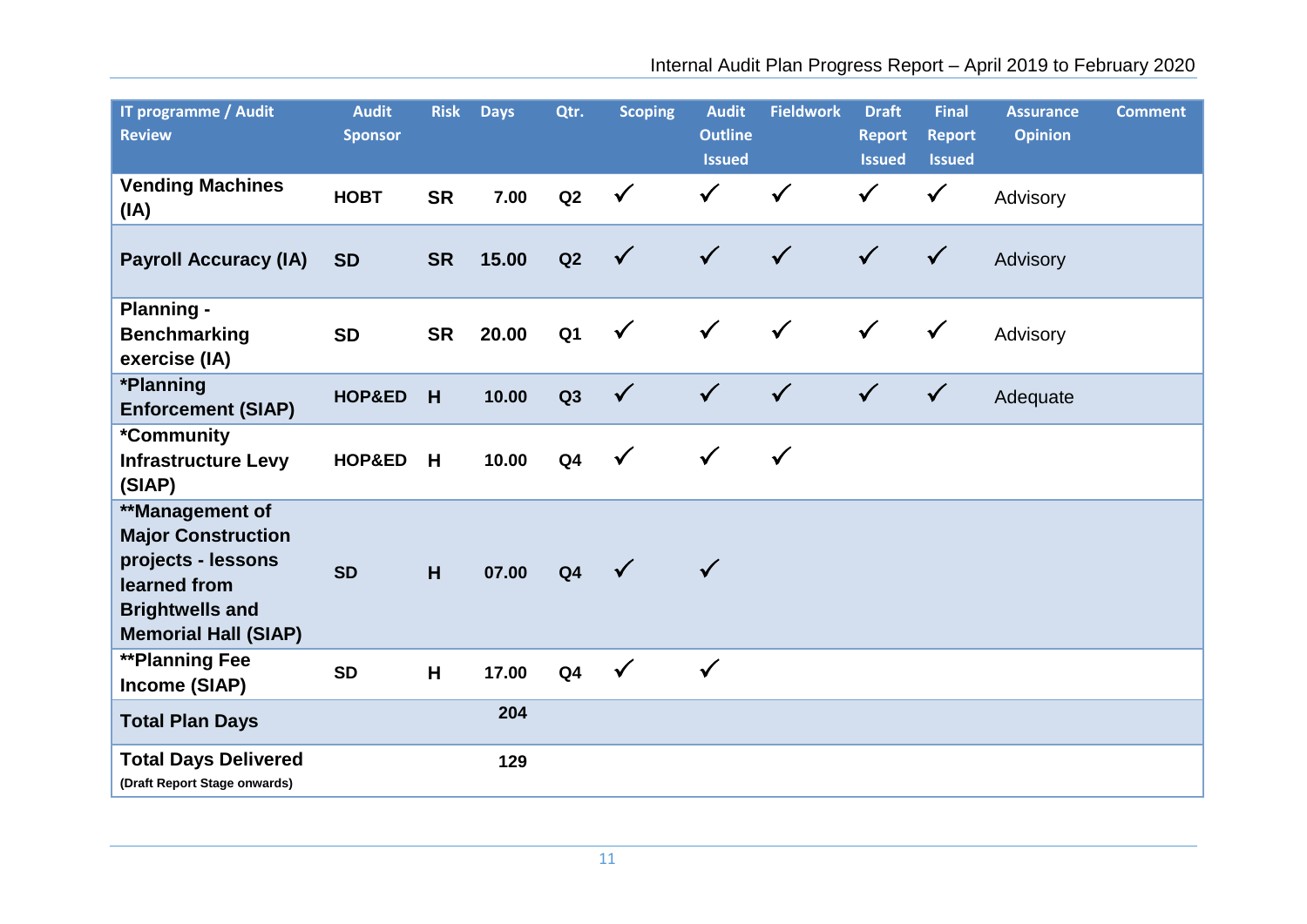| <b>Tr programme / Audit</b><br><b>Review</b> | <b>Audit</b><br><b>Sponsor</b> | <b>Risk</b> | <b>Days</b> | Qtr. | <b>Scoping</b> | <b>Audit</b><br><b>Outline</b><br><b>Issued</b> | <b>Fieldwork</b> | <b>Draft</b><br><b>Issued</b> | <b>Final</b><br>Report Report<br><b>Issued</b> | <b>Assurance</b><br><b>Opinion</b> | <b>Comment</b> |
|----------------------------------------------|--------------------------------|-------------|-------------|------|----------------|-------------------------------------------------|------------------|-------------------------------|------------------------------------------------|------------------------------------|----------------|
| Still to be delivered                        |                                |             | 75          |      |                |                                                 |                  |                               |                                                |                                    |                |
| <b>Fraud and/or</b><br>Irregularities (IA)   | <b>SD</b>                      |             | 35          |      |                |                                                 |                  |                               |                                                |                                    |                |
| <b>Management</b>                            |                                |             |             |      |                |                                                 |                  |                               |                                                |                                    |                |

We use the following levels of assurance and prioritisations in our audit reports: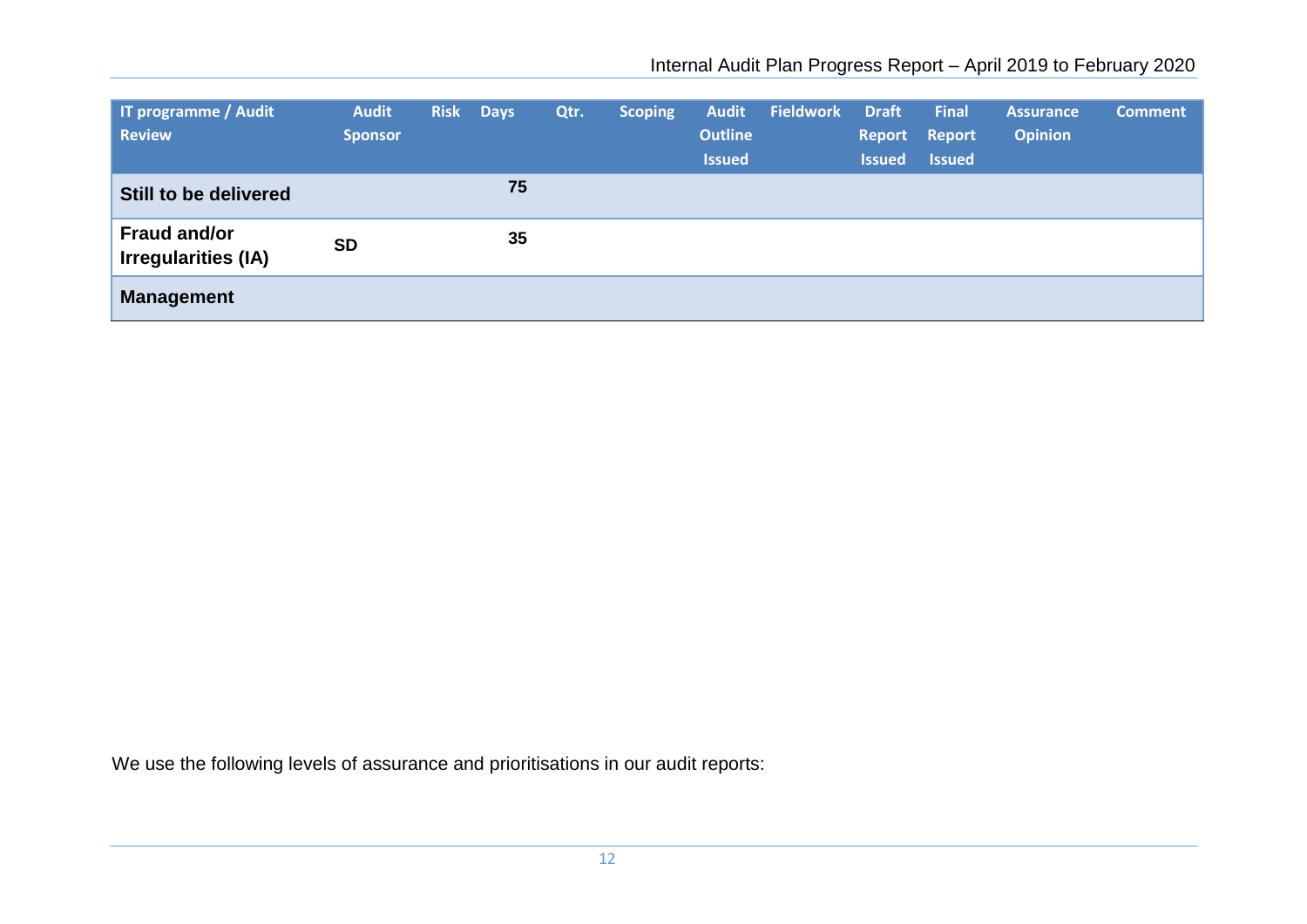| <b>Assurance Opinion</b> | Framework of governance, risk management and management control                                                                                                                                                                 |
|--------------------------|---------------------------------------------------------------------------------------------------------------------------------------------------------------------------------------------------------------------------------|
| <b>Substantial</b>       | A sound framework of internal control is in place and is operating effectively. No risks to the<br>achievement of system objectives have been identified.                                                                       |
| <b>Adequate</b>          | Basically a sound framework of internal control with opportunities to improve controls and / or<br>compliance with the control framework. No significant risks to the achievement of system objectives<br>have been identified. |
| <b>Limited</b>           | Significant weakness identified in the framework of internal control and / or compliance with the control<br>framework which could place the achievement of system objectives at risk.                                          |
| <b>No</b>                | Fundamental weakness identified in the framework of internal control or the framework is ineffective or<br>absent with significant risks to the achievement of system objectives.                                               |

| <b>Management Actions</b> | <b>Current risk</b>                                                                                                                                                                                                                                                                     |
|---------------------------|-----------------------------------------------------------------------------------------------------------------------------------------------------------------------------------------------------------------------------------------------------------------------------------------|
| <b>High Priority</b>      | A significant risk of; failure to achieve objectives; fraud or impropriety; system breakdown; loss; or<br>qualification of the accounts by the organisation's external auditors. Such risk could lead to adverse<br>impact on the organisation or expose the organisation to criticism. |
| <b>Medium Priority</b>    | A serious, but not immediate risk of: failure to achieve objectives; system breakdown; or loss.                                                                                                                                                                                         |
| <b>Low Priority</b>       | Areas that individually have no major impact, but where management would benefit from improved risk<br>management and / or have the opportunity to achieve greater efficiency and / or effectiveness.                                                                                   |

# **7. Adjustment to the Internal Audit Plan**